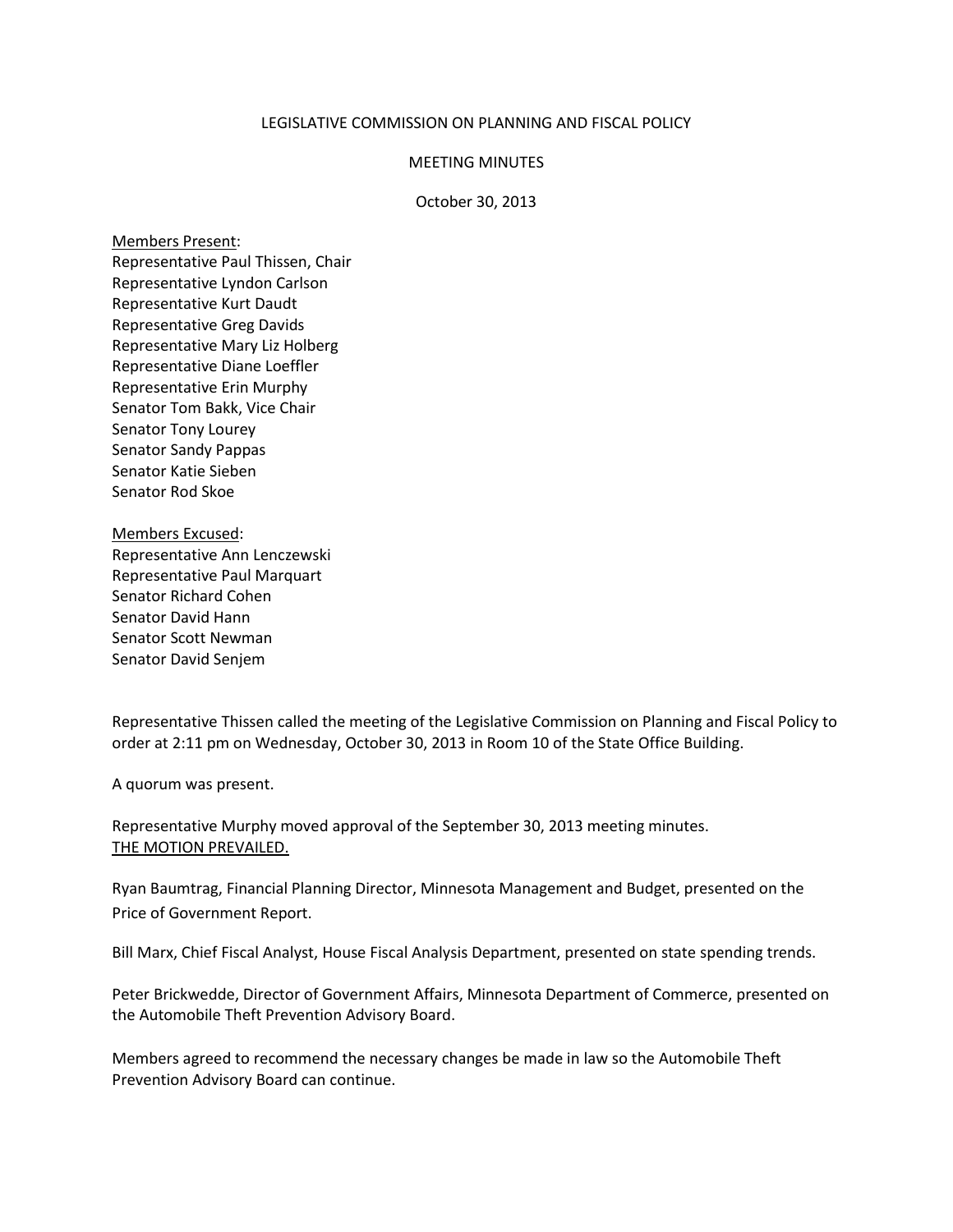Alison Groebner, Assistant Director of Government Affairs, Minnesota Department of Commerce, presented on the Real Estate Appraiser Advisory Board.

Members agreed to recommend the repeal of the Real Estate Appraiser Advisory Board.

Members also agreed to recommend the repeal of the Energy Advisory Task Force and the Energy Research and Education Advisory Committee.

Dan Wolf, Assistant Executive Secretary, Minnesota Public Utilities Commission, and Bret Eknes, Supervisor, Energy Facilities Planning Unit, Minnesota Public Utilities Commission, presented on the Power Plant Siting Advisory Task Force and the Power Plant Siting Scientific Task Force.

Members agreed to recommend the Power Plant Siting Advisory Task Force and Power Planet Siting Scientific Task Force continue.

Raeone Magnuson, Director Office of Justice Programs, Minnesota Department of Public Safety, presented on the Battered Women and Domestic Abuse Advisory Council.

Members agreed to recommend the repeal of the Battered Women and Domestic Abuse Advisory Council.

Drew Evans, Assistant Superintendent, Bureau of Criminal Apprehension and Mark Dunaski, Assistant Commissioner, Department of Public Safety, presented on the Financial Crimes Advisory Board and the Financial Crimes Task Force.

Members agreed to recommend the Financial Crimes Advisory Board and the Financial Crimes Task Force continue.

Mark Dunaski, Assistant Commissioner, Minnesota Department of Public Safety, presented on the Fire Protection Systems Advisory Committee.

Members agreed to recommend the repeal of the Fire Protection Systems Advisory Committee.

Mark Dunaski, Assistant Commissioner, Minnesota Department of Public Safety, presented on the Fire Service Advisory Committee.

Members agreed to recommend the Fire Service Advisory Committee be reestablished in statute.

Mark Dunaski, Assistant Commissioner, Minnesota Department of Public Safety, presented on the Forensic Laboratory Advisory Board.

Members agreed to recommend the Forensic Laboratory Advisory Board not be continued.

Jackie Mines, Director, Electronic Communication Networks, presented on the Statewide Radio Board advisory groups.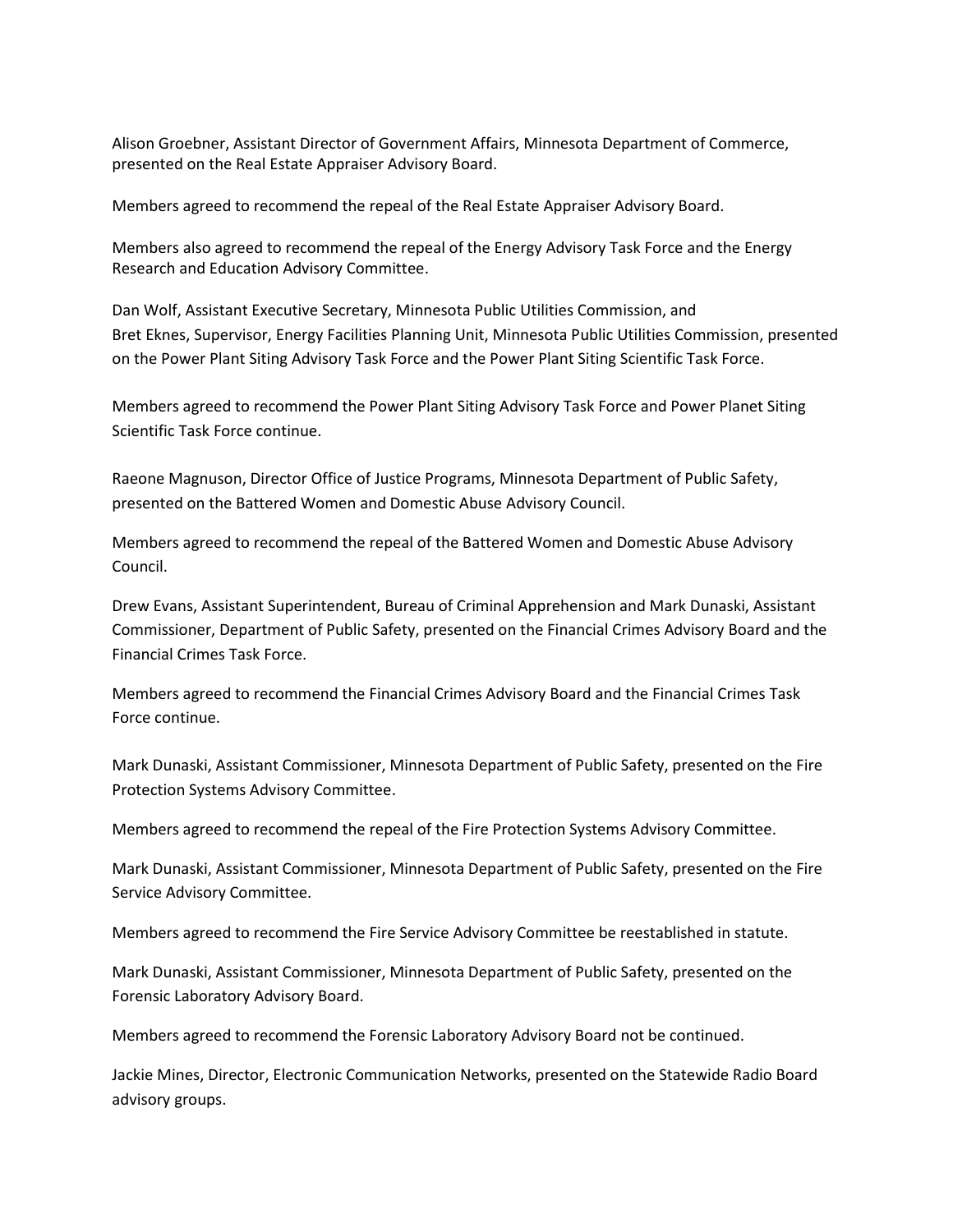Members agreed to recommend the Statewide Radio Board advisory groups continue.

Charlene Briner, Chief of Staff, Minnesota Department of Education, presented on the Minnesota Academic Excellence Foundation.

Members agreed to recommend the repeal of the Minnesota Academic Excellence Foundation.

Daron Korte, Director of Government Relations, Minnesota Department of Education, presented on the Advisory Committee for the Minnesota Braille and Talking Book Library, the Minnesota Resource Center Advisory Committee: Blind/Visually Impaired, the Minnesota Resource Center Advisory Committee: Deaf/Hard of Hearing, the Nonpublic Education Council, and the P-20 Education Partnership.

Members agreed to recommend the Minnesota Braille and Talking Book Library, the Minnesota Resource Center Advisory Committee: Blind/Visually Impaired, the Minnesota Resource Center Advisory Committee: Deaf/Hard of Hearing, the Nonpublic Education Council, and the P-20 Education Partnership continue.

John Jaschke, Executive Director, Minnesota Board of Water and Soil Resources, presented on the Minnesota River Board Advisory Committee.

Members agreed to hold off on making a decision on whether to keep or repeal the Minnesota River Board Advisory Committee.

Bob Meier, Director of Policy and Governments Relations, Minnesota Department of Natural Resources, presented on the Cuyuna Country State Recreation Area Citizens Advisory Council and the Off-Highway Vehicle Safety Advisory Council.

Members agreed to hold off on making a decision on whether to keep or repeal the Cuyuna Country State Recreation Area Citizens Advisory Council and the Off-Highway Vehicle Safety Advisory Council.

Kirk Koudelka, Assistant Commissioner, Minnesota Pollution Control Agency, presented on the Small Business Air Quality Compliance Advisory Council and the Subsurface Sewage Treatment Systems Implementation Task Force.

Members agreed to recommend the Small Business Air Quality Compliance Advisory Council and the Subsurface Sewage Treatment Systems Implementation Task Force continue.

Tom Henkel, Planning and Program Management Division Director, Minnesota Department of Transportation, presented on the Council on Transportation Access.

Members agreed to recommend the Council on Transportation Access continue.

Erik Rudeen, State Legislative Liaison, Minnesota Department of Transportation, presented on the County State-Aid Highway Advisory Committee and the Municipal State-Aid Street System Advisory Committee.